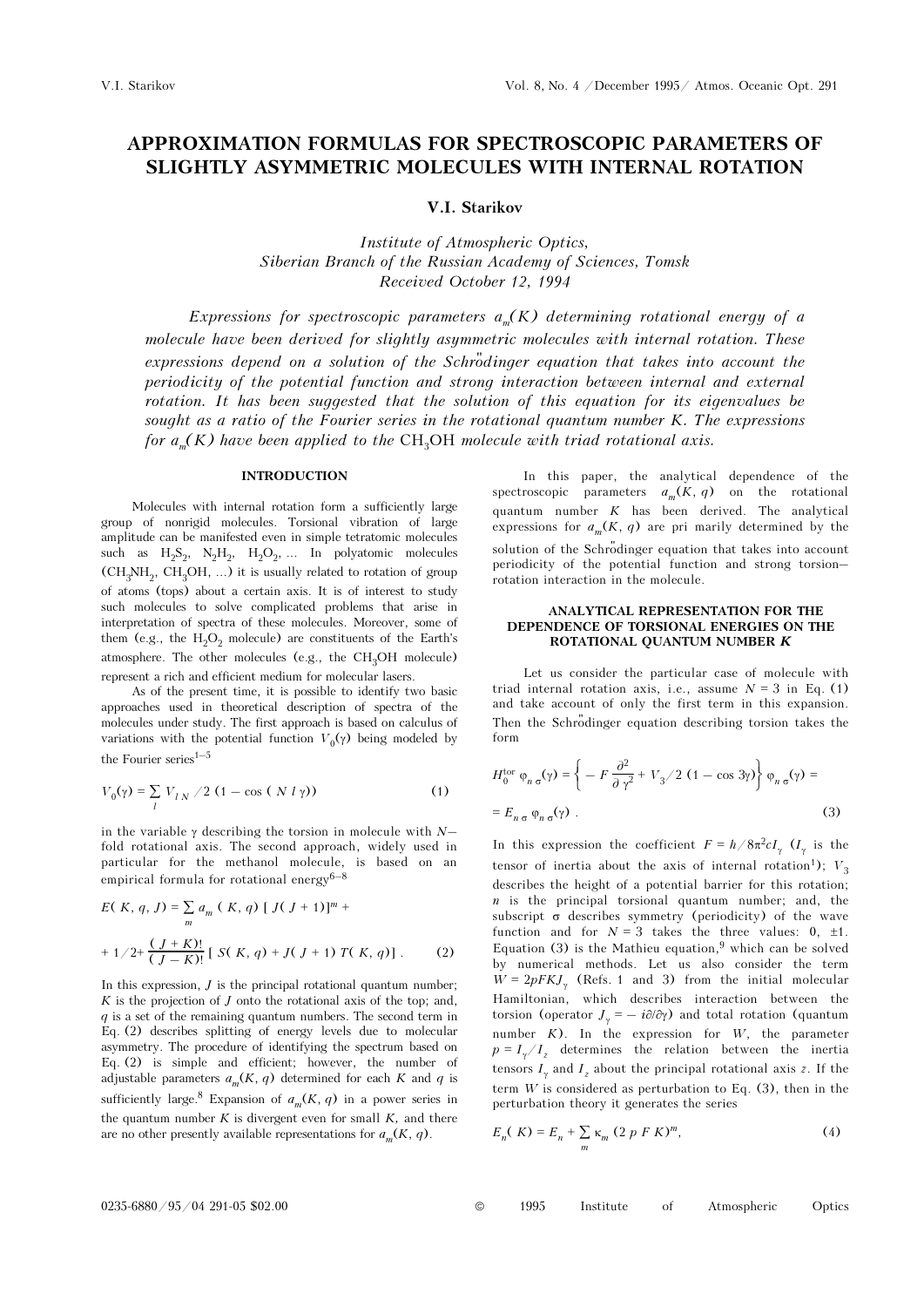292 Atmos. Oceanic Opt. / December<br>where  $\kappa_1 = V_{nn}$ ,  $\kappa_2 = -\sum_{i=1}^{n} V_{ni}V_{in}/(E_i - E_n)$ , ... (expressions

for  $\kappa_3$  and  $\kappa_4$  can be found, e.g., in Ref. 10).

Here the subscript  $\sigma$  is omitted for brevity,  $V_{ni} = \langle n\sigma | J_y | i\sigma' \rangle$ , and for  $\sigma = 0$  all  $\kappa_{2m+1} = 0$ . Using the maximum matrix element  $V_{nn\pm1}$ , one can estimate (tentatively)<br>the convergence radius  $R_k = K_{\text{max}}$  of series (4) from the<br>expression<br> $|V_{n n\pm1} / (E_n - E_{n\pm1})| 2 p F K_{\text{max}} = 1$ , the convergence radius  $R_k = K_{\text{max}}$  of series (4) from the expression

$$
|V_{n n+1} / (E_n - E_{n+1})| 2 p F K_{\text{max}} = 1,
$$

which reduces to the formula

$$
|V_{n n \pm 1} / (E_n - E_{n \pm 1})| 2 p F K_{\text{max}} = 1,
$$
  
which reduces to the formula  

$$
R_K = | (E_n - E_{n \pm 1}) / V_{n n \pm 1} | (2 F p)^{-1}.
$$
 (5)

By the method of continued fractions,<sup>1</sup> using the values of the parameters  $F$  and  $V_3$ , we can assess the first Fourier coefficients for the wave functions  $\varphi_{n\sigma} = 0$  and hence the radius  $R_k$ . If the convergence radius is sufficiently large, then the dependence of torsional energies on the quantum number K can be expressed by series formula (4). For small radius  $R_k$ , the perturbation theory cannot be used, and the term W should be considered in zero approximation in combination with  $H_0^{\text{tor}}$ . Such a situation appears, e.g., for the methanol molecule. The estimate of the convergence radius  $R_k$  for this molecule reveals that  $R_k \approx 5$  for the ground state  $(n = 0,$  $σ = 0$ ) and  $R<sub>k</sub> \approx 0.5$  for  $n = 1$ ,  $σ = 0$  as well as for the state cn = 2,  $\sigma$  = 0. For such molecules the dependence of torsional energies  $E_{n\sigma}(K)$  on the quantum number K has to be found from the equation<br>
{  $F J_{\gamma}^2 + 2 F p K J_{\gamma} + V_3 / 2(1 - \cos (3\gamma))$ }  $\psi_{n\sigma}(\gamma; K) =$ energies  $E_{n\sigma}(K)$  on the quantum number K has to be found from the equation

$$
\{F J_{\gamma}^{2} + 2 F p K J_{\gamma} + V_{3} / 2(1 - \cos (3\gamma))\} \psi_{n \sigma}(\gamma; K) =
$$
  
=  $E_{n\sigma}(K) \psi_{n\sigma}(\gamma; K)$ , (6)

which is also the Mathieu equation.<sup>9</sup> To determine the form of  $E_{n\sigma}(K)$ , the property of periodicity of the potential function  $V_0(\gamma)$  can be used, as was done in Refs. 2 and 11. The wave function  $ψ_{n\sigma}(γ; K)$  can be written as<sup>5,11</sup>

$$
\psi_{n\sigma}(\gamma; K) = \exp\left[ i \left( \sigma + K p \right) \gamma \right] \sum_{m} b_{m}^{nK} \sigma \exp\left( i 3 m \gamma \right). \tag{7}
$$

It is seen from this formula that any change of the value

$$
\sigma(K) = \sigma + p K
$$

by a factor multiple of three does not change the solution for the wave function. This fact can be used for searching  $E_{nq}(K)$ as a periodic function of the parameter  $\theta = a'K$   $(a' = 2\pi p/3)$ . In Refs. 2 and 11, it has been suggested that the expansion in the Fourier series be used for internal energy  $E_{n\sigma}$ . For the molecule with the triad rotational axis, it assumes the form

molecule with the triad rotational axis, it assumes the form  
\n
$$
E_{n\,\sigma}(K) = \sum_{l} w_{l} \cos l(\theta + \theta_{0})
$$
\n(8)  
\nIn this expression,  $\theta_{0} = -(2\pi/3)\sigma$ , and  $w_{l}$  are the parameters

independent of  $\sigma$ .

In the present paper, the following expression for the torsional energy levels is used:

$$
E_{n\sigma}(K) = \sum_{l} b_{l} \cos l(\theta + \theta_{0}) \big/ (1 + \sum_{l} z_{l} \cos l(\theta + \theta_{0})), \qquad (9)
$$

which is also a periodic function of the parameter  $\theta$  and allows one, as is shown for the  $CH<sub>3</sub>OH$  molecule, to improve substantially the convergence of Eq. (9) as compared to Eq. (8). The expression (9) can be derived in approximation similar to the approximation of "strong bond" widely used in the quantum theory of solid body when considering the motion of electron with a given momentum in a periodic field of crystal lattice (see, e.g., Refs. 12 and 13). In this case, the approximation is valid for torsional energy levels lying below the top of a potential barrier. In the approximation under study, the potential function  $V_0(\gamma)$  is represented as a sum of crystal lattice (see, e.g., Refs. 12 and 13). In<br>approximation is valid for torsional energy leve<br>the top of a potential barrier. In the approx<br>study, the potential function  $V_0(\gamma)$  is represent<br>one–dimensional potentia a potential b<br>potential funct<br>sional potential<br> $W_m(\gamma - a m)$ ,

$$
V_0(\gamma) \ge \sum_m W_m(\gamma - a \; m)
$$

and the wave function is represented as a sum of wave functions exp[ *i* σ( *K*) *m a*]  $\varphi_n(\gamma - a \, m)$ , (10)

$$
\psi_n(\gamma; K) \cong \sum_m \exp[i \sigma(K) \ m \ a] \ \varphi_n(\gamma - a \ m), \tag{10}
$$

localized above individual potentials. Substitution of Eq. (10) into the formula for the energy

$$
E_n(K) = \langle \psi_n | H_0^{\text{tor}} | \psi_n \rangle / \langle \psi_n | \psi_n \rangle ,
$$

where  $H_0^{\text{tor}}$  can be found from Eq. (3), leads to expression (9) in which the denominator appears due to overlap of the wave  $E_n(K) = \langle \psi_n | H_0^{\text{tor}} | \psi_n \rangle / \langle \psi_n | \psi_n \rangle$ ,<br>where  $H_0^{\text{tor}}$  can be found from Eq. (3), leads to expression (9)<br>in which the denominator appears due to overlap of the wave<br>functions  $\varphi_n(\gamma - am)$  and  $\varphi_n(\gamma - al)$ . The interna  $E_n(K)$  is the smooth function of the quantum number K for fixed torsional quantum numbers *n* and  $\tau$ . For given *n*, the quantum number  $\tau$  takes the three values: 1, 2, or 3 and is related to  $\sigma$  by the following relations<sup>5</sup>:  $K + \tau = 3N + 1$  for  $E_n(K)$  is the smooth function of the quantum number K for fixed torsional quantum numbers *n* and  $\tau$ . For given *n*, the quantum number  $\tau$  takes the three values: 1, 2, or 3 and is related to  $\sigma$  by the following rel where  $N$  is an integer. By introducing the parameter quantum number  $\tau$  takes the three values: 1, 2, or 3 and is<br>related to  $\sigma$  by the following relations<sup>5</sup>:  $K + \tau = 3N + 1$  for<br> $\sigma = 0$ ,  $K + \tau = 3N$  for  $\sigma = 1$ , and  $K + \tau = 3N + 2$  for  $\sigma = -1$ ,<br>where *N* is an integer. By in written in the form: an integer. By introducing the pa<br>  $(1 - p)$  into Eq. (9), expression for  $E_{n\tau}(K)$ <br>  $\tau$  form:<br>  $\cosl(aK - \theta_0') \nearrow \left(1 + \left(\sum z_i \cosl(aK - \theta_0')\right)\right)$ 

written in the form:  
\n
$$
E_{n\tau}(K) = \sum_{l} \alpha_{l} \cos l(aK - \theta_{0}^{*}) / \left(1 + \left(\sum_{l} z_{l} \cos l(aK - \theta_{0}^{*})\right)\right),
$$
\nwhere  $\theta_{0}^{*} = 0$  for  $\tau = 1$ ,  $\theta_{0}^{*} = 2\pi/3$  for  $\tau = 2$ , and  $\theta_{0}^{*} = -2\pi/3$ 

for  $\tau = 3$ . From this formula, one can obtain a convenient expression for combinations of torsional energies where<br>for<br>expr<br> $E_{n}^{(-)}$ nere  $\theta_0 = 0$  for  $\tau = 1$ ,  $\theta_0 = 2\pi/3$  for  $\tau = 3$ . From this formula, one cappression for combinations of torsional  $\pi$ <sup>2</sup>(*K*) = {  $E_{n\tau=2} - E_{n\tau=3}$ (*K*)} / 2 =

$$
E_{n}^{(-)}(K) = \{ E_{n\tau=2} - E_{n\tau=3}(K) \} / 2 =
$$
\n
$$
= \sum_{l} a_{l}^{\prime} \sin(\alpha \, K \, l) / (1 + \sum_{l} z_{l}^{\prime} \cos(\alpha \, K \, l) + ...) =
$$
\n
$$
= \sum_{l} a_{l} \sin(\alpha \, K \, l) / (1 + \sum_{l} z_{l} K^{2 \, l} + ...) .
$$
\n**ANALYTICAL REPRESENTATION FOR THE**

\n**SPECTROSCOPIC PARAMETERS**  $a_{m}(K)$ 

The expression obtained for torsional energy levels enables one to find easily the analytical form for the spectroscopic parameters  $a_m(K)$ . For slightly asymmetric molecules with internal rotation, the corrections for the energy levels caused by molecular asymmetry can be taken into account according to the perturbation theory. In this case, the matrix of molecular Hamiltonian, which is nondiagonal on the basis of torsion-rotation wave functions, is reduced to a diagonal form. The form of the matrix elements coincides with expression (2). For  $m = 0$ , the parameter  $a_0(K)$  determines the rotational energy (for a hypothetical level with  $J = 0$ ), i.e.,

$$
a_0(K) = E_{n \tau}(K) + E_{\rm rot}(K) \tag{12}
$$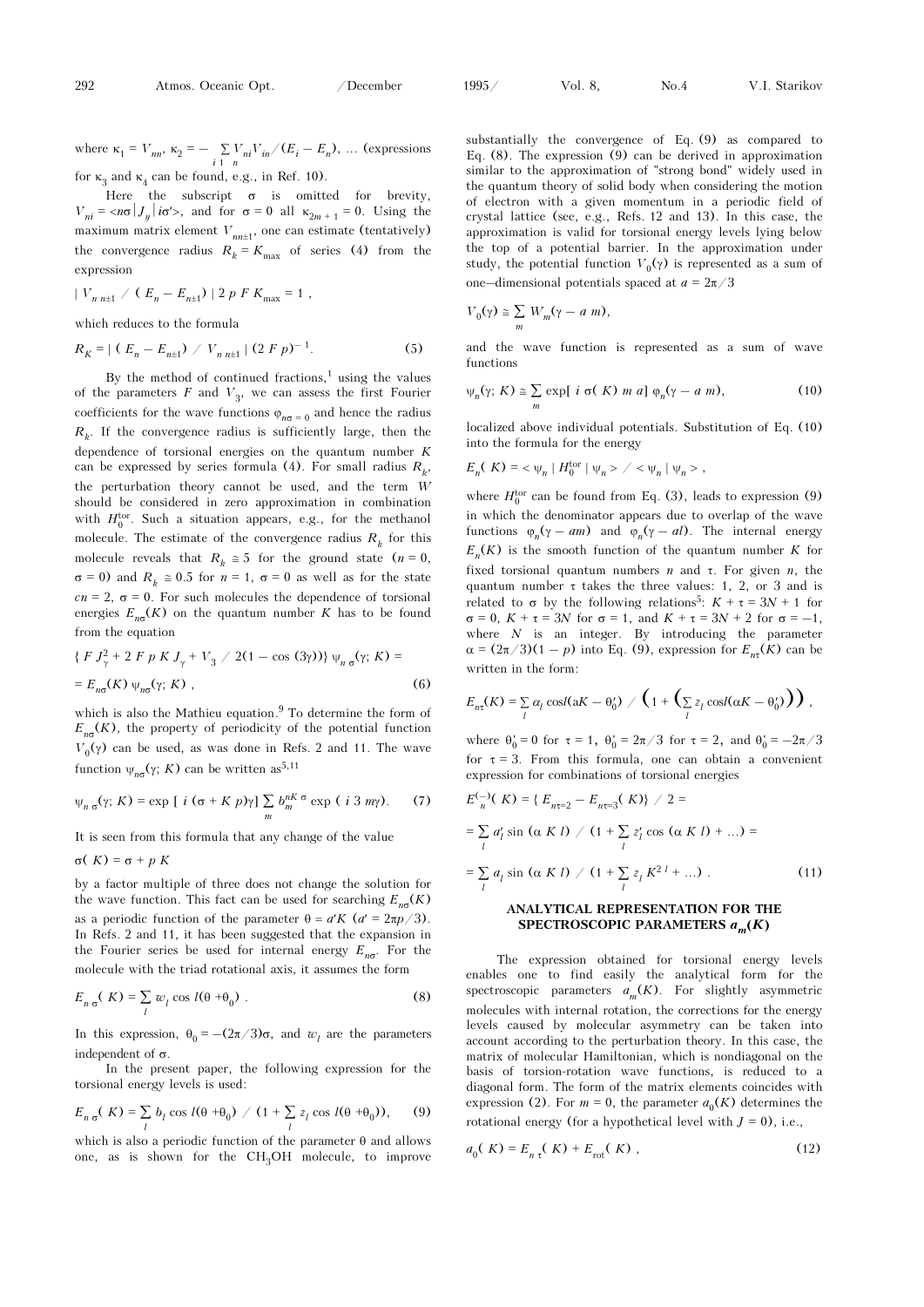where the second term describes rotation of the entire molecule and can be conventionally represented as where the second term describes romolecule and can be conventionally reproducted and can be conventionally reproduction  $E_{\text{rot}}(K) = A K^2 - D_K K^4 + H_K K^6 + ...$ 

$$
E_{\rm rot}(K) = A K^2 - D_K K^4 + H_K K^6 + .
$$

For torsional states with  $\tau = 2$ , 3, it is convenient to convert to the combinations

$$
a_0^{(\pm)}(K) = \{a_0(K, \tau = 2) \pm a_0(K, \tau = 3)\} / 2
$$
 (13)

and to make use of relation (11). When the matrix is diagonalized using the perturbation theory (PT), there appear the dominators  $a_0(K, \tau) - a_0(K', \tau')$  in the formulas for (example 2)  $\pm a_0$ <br>(of relation<br>the perturba<br>(K,  $\tau$ ) –  $a_0$ spectroscopic constants  $a_m(K)$ . They are assumed to be "sufficiently large" and allow the use of PT (without random resonances). Otherwise, the matrix of Hamiltonian should be diagonalized numerically. Here, we omit the detailed derivation of the parameters  $a_m(K)$  and consider final expressions for the first coefficients  $a_1(K)$  and  $a_2(K)$  that were obtained using either resonances). Otherwise, the matrix of Hamiltonian should be diagonalized numerically. Here, we omit the detailed derivation of the parameters  $a_m(K)$  and consider final expressions for the first coefficients  $a_1(K)$  and  $a$ representation for these energies. Thus, the rotational "constant"  $a_1(K)$  has the form

$$
a_1(K) = \frac{\sum_i a_i K^i}{1 + \sum_i z_i \cos l(\mathbf{a} K + \theta_0) + \sum_i \widetilde{z}_i \sin l(\mathbf{a} K + \theta_0)}
$$

or

 $\_$ 

$$
a_1(K) = \frac{\sum_{i} a_i K^i}{1 + \sum_{i} z_i K^i}.
$$
 (14)

It should be noted that in the numerators the series expansion of trigonometric functions in the parameter  $K$  was used, for these functions no to be confused with polynomial ones. The formula for the quadratic constant  $a_2(K)$  has the form

$$
a_2(K) = \frac{\sum_{i} a_i K^i}{1 - K^2 + \sum_{i} z_i K^i}.
$$
 (15)

In the aforegiven formulas,  $a_i$ ,  $z_i$ , and  $\tilde{z}_i$  are the adjustable parameters that should be determined from the experimental values for  $a_m(K)$ .

# APPLICATION TO THE METHANOL MOLECULE

As of the present time, a large number of experimental values of the parameters  $a_m(K)$  are known for the methanol molecule that were obtained by experimental data processing. These values can be used to check the analytical expressions for the parameters under study. The results of this check are listed in values of the parameters  $a_m(K)$  are known for the methanol molecule that were obtained by experimental data processing. These values can be used to check the analytical expressions for the parameters under study. The resu analytical formulas for  $a_m(K)$ ; in the second column, there is the number of adjustable parameters; in the third column, there is a maximum error in fitting the experimental results; and finally in the last column, there are the quantum numbers  $K$  for which the experimental parameters  $a_m(K)$  were used (at random resonances formula (2) is inapplicable; therefore, some of the parameters  $a_m(K)$  cannot be used to solve the inverse problem). In the tables, a comparison with the polynomial representation of these parameters is made. In particular, as is seen from Tables I and III, polynomial representation cannot be used for combinations of tables, a comparison with the polynomial representation of these<br>parameters is made. In particular, as is seen from Tables I and<br>III, polynomial representation cannot be used for combinations of<br>torsional energies  $a_0^{(-)}$ Moreover, an analysis reveals that the increased number of adjustable parameters does not ensure the acceptable accuracy of approximation of the experimental data (such accuracy can be ensured when the number of adjustable parameters approaches the number of experimental data). Fitting by new models seems to be sufficiently good.

TABLE I. Quality of fitting the parameters  $a_0(K)$  (see Ref. 8) for the ground state of the CH<sub>3</sub>OH molecule.

| Model                                                                                       | L                                                             | $a_0^{\text{max}} \times 10^4 \text{ cm}^{-1}$                | K                     |
|---------------------------------------------------------------------------------------------|---------------------------------------------------------------|---------------------------------------------------------------|-----------------------|
|                                                                                             |                                                               | $a_0(n = 0, \tau = 1)$                                        |                       |
| P(8)                                                                                        | 7                                                             | 26.35                                                         |                       |
|                                                                                             | $\overline{7}$                                                | 2.6                                                           | $K \leq 14$           |
| $a_0 + \frac{\frac{5}{i-1}a_i K^2 i}{1 + z_4 K^4 + z_6 K^6}$                                |                                                               |                                                               | $K \neq 9, K \neq 12$ |
|                                                                                             | $a_0^{(+)} = \frac{1}{2} \{ a_0(\tau = 2) + a_0(\tau = 3) \}$ |                                                               |                       |
| P(8)                                                                                        | 8                                                             | 33.4 $K \le 14$                                               |                       |
| $a_0 + \frac{a_1 K + a_2 K^2 + a_4 K^4 + a_6 K^6 + a_8 K^8}{1 + z_1 K + z_2 K^2 + z_2 K^3}$ | 8                                                             | 4.4                                                           |                       |
|                                                                                             |                                                               | $a_0^{(-)} = \frac{1}{2} \{ a_0(\tau = 2) - a_0(\tau = 3) \}$ |                       |
| P(5)                                                                                        | 5                                                             | 13100                                                         | $K \leq 10$           |
| $a_1$ sin (a K) + $a_2$ sin (2a K) + $a_4$ sin (4a K)                                       | 5                                                             | 7.1                                                           | $K\leq 10$            |
| $1 + z_1 K^2$                                                                               |                                                               |                                                               |                       |
| $\frac{4a_i \sin (a i K)}{1 + z_1 K^2 + z_2 K^4}$                                           | 7                                                             | 4.4                                                           | $K \leq 14$           |
|                                                                                             |                                                               |                                                               | $K \neq 13$           |

 $\sum_{i=1}^{N} a_i K^{2i}$ . The value 0.3970871 was found for the parameter  $\alpha$ . The value of the parameter  $a_0$  was borrowed from Ref. 8.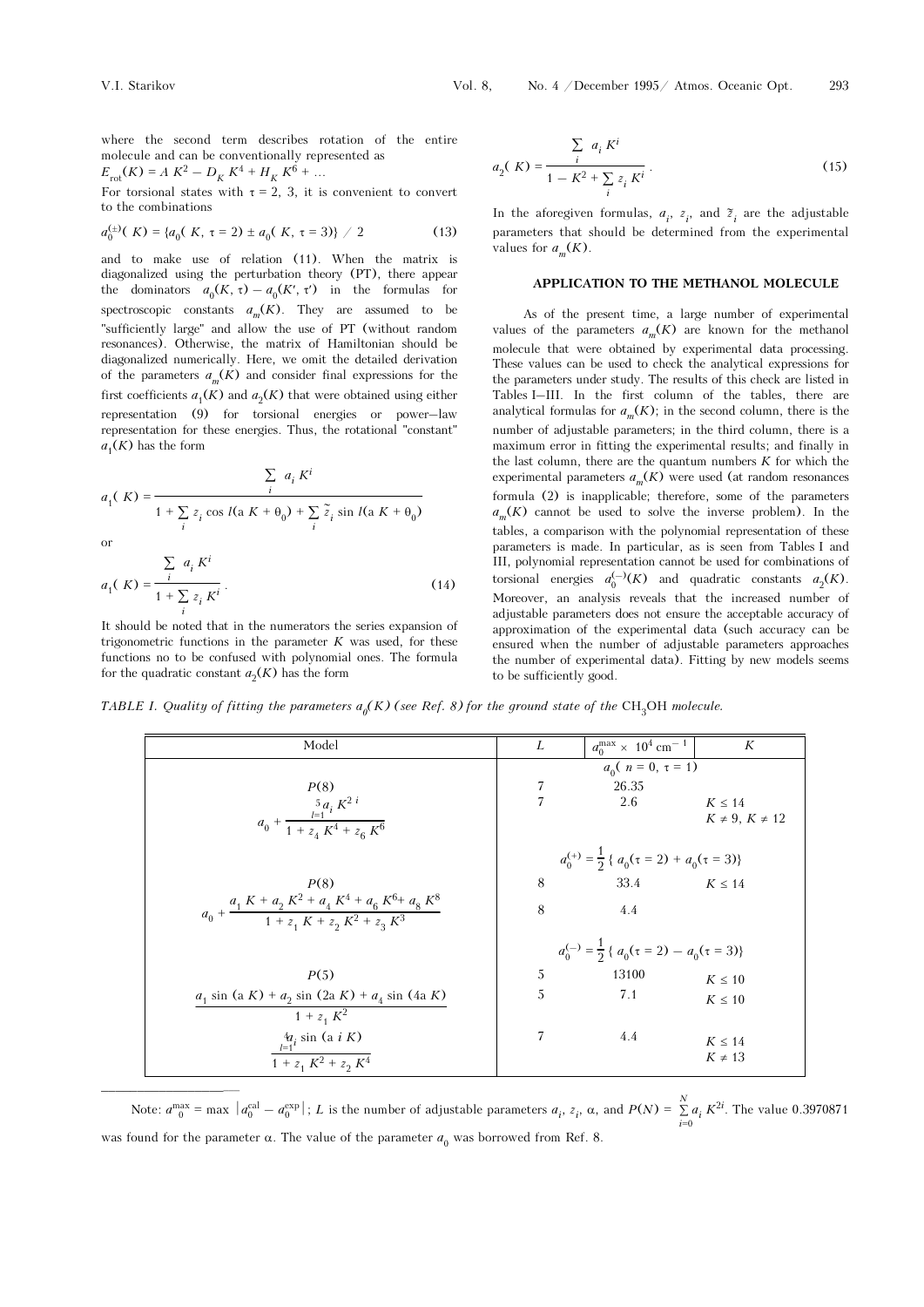| II. Quality of fitting the parameters $a_j(K)$ (see Ref. 8) for the ground state of the CH <sub>3</sub> OH molecule. |                |                                                |                      |  |
|----------------------------------------------------------------------------------------------------------------------|----------------|------------------------------------------------|----------------------|--|
| Model                                                                                                                | L              | $a_1^{\text{max}} \times 10^6 \text{ cm}^{-1}$ | K                    |  |
|                                                                                                                      |                | $a_1(n = 0, \tau = 1)$                         |                      |  |
| P(3)                                                                                                                 | 3              | 10.7                                           |                      |  |
|                                                                                                                      |                |                                                | $K \leq 14$          |  |
| $a_0 + \frac{a_2 K^2 + a_4 K^4}{1 + z_2 K^2 + z_4 K^4}$                                                              | $\overline{4}$ | 7.9                                            | $K \neq 8, K \neq 9$ |  |
|                                                                                                                      |                |                                                | $K \neq 13$          |  |
| $a_0 + \frac{a_2 K^2 + a_4 K^4}{1 + z_1 \sin (a K)}$                                                                 | 3              | 5.8                                            |                      |  |
|                                                                                                                      |                |                                                |                      |  |
|                                                                                                                      |                | $a_1(n = 0, \tau = 2)$                         |                      |  |
| P(4)                                                                                                                 | $\overline{4}$ | 12                                             |                      |  |
|                                                                                                                      |                |                                                | $K \leq 14$          |  |
| $a_0 + \frac{a_2 K^2 + a_4 K^4}{1 + z_1 K + z_2 K^2}$                                                                | $\overline{4}$ | 11.5                                           | $K \neq 1, K \neq 7$ |  |
|                                                                                                                      |                |                                                |                      |  |
| $a_0 + \frac{a_2 K^2 + a_4 K^4}{1 + z_1 \sin (a K - q_0)}$                                                           | 3              | 12                                             |                      |  |
|                                                                                                                      |                | $a_1(n = 0, \tau = 3)$                         |                      |  |
| P(4)                                                                                                                 | 4              | 42.1                                           |                      |  |
|                                                                                                                      |                |                                                | $K \leq 14$          |  |
| $a_0 + \frac{a_1 K + a_2 K^2}{1 + z_1 K^2 + z_2 K^4}$                                                                | $\overline{4}$ | 8.7                                            | $K \neq 1$           |  |
|                                                                                                                      |                |                                                | $K \neq 13$          |  |
| $a_0 + \frac{a_2 K^2 + a_4 K^4}{1 + z_1 \sin (a K + q_0)}$                                                           |                |                                                |                      |  |
|                                                                                                                      | 4              | 10.9                                           |                      |  |

TABLE II. Quality of fitting the parameters  $a_f(K)$  (see Ref. 8) for the ground state of the CH<sub>3</sub>OH molecule.

Note:  $\alpha = 0.3970871$  and  $\theta_0 = 2\pi/3$ .

 $\_$ 

TABLE III. Quality of fitting the parameters  $a_{\rm j}(K)$  (see Ref. 8) for the ground state of the CH<sub>3</sub>OH molecule.

| te: α = 0.3970871 and $θ_0 = 2π/3$ .                                                                                       |                        |                                                |                                         |
|----------------------------------------------------------------------------------------------------------------------------|------------------------|------------------------------------------------|-----------------------------------------|
| TABLE III. Quality of fitting the parameters $a2(K)$ (see Ref. 8) for the ground state of the CH <sub>3</sub> OH molecule. |                        |                                                |                                         |
| Model                                                                                                                      | L                      | $a_2^{\text{max}} \times 10^8 \text{ cm}^{-1}$ | K                                       |
|                                                                                                                            |                        | $a_2(n = 0, \tau = 1)$                         |                                         |
| $a_0 + \frac{a_1 K + a_2 K^2 + a_4 K^4 + a_6 K^6}{1 + z_4 K - K^2}$                                                        | 5                      |                                                | $K \leq 14$<br>8.3 $K \neq 1, K \neq 9$ |
|                                                                                                                            |                        | $a_2(n = 0, \tau = 2)$                         |                                         |
| $a_0 + \frac{a_1 K + a_2 K^2 + a_4 K^4 + a_6 K^6}{1 - K^2}$                                                                | $\overline{4}$         | 11                                             | $K \leq 14$<br>$K \neq 1$               |
|                                                                                                                            | $a_2(n = 0, \tau = 3)$ |                                                |                                         |
| $a_0 + \frac{a_1 K + a_2 K^2 + a_4 K^4}{1 + z_1 K - K^2}$                                                                  | 4                      | 5.9                                            | $K \leq 14$<br>$K \neq 1$               |
| P(5)                                                                                                                       | 5                      | 1104.8                                         |                                         |

TABLE IV. Quality of predicting the parameters  $a_0(K)$  for the ground state of the  $\mathrm{CH_{3}OH}$  molecule with the adjustable meters  $a_0(K)$ <br>th the adjust<br> $\frac{a_0^{(+)}}{a_0^{(-)}}$ 

|                                                                 | $a_0(\tau = 1)$ | $a_0^{(+)}$ | $a_{0}^{(-)}$ |
|-----------------------------------------------------------------|-----------------|-------------|---------------|
| L                                                               | 5               | 6           | 5             |
| $\Delta a_0^{\text{max}} \times 10^4 \text{ cm}^{-1}, K \le 10$ | 8               | 3.7         | 7.21          |
|                                                                 | 552.33          | 549.50      | $-9.72$       |
| $K=11\,\frac{\text{exp.}8}{\text{pred}}$                        | 552.33          | 549.50      | $-9.73$       |
|                                                                 | 628.92          | 629.74      | $-10.54$      |
| $K = 12 \frac{\text{exp.}^{8}}{\text{pred.}}$                   | 628.96          | 629.75      | $-10.57$      |
|                                                                 | 712.55          | 716.69      | $-9.49$       |
| $K = 13 \frac{\text{exp.}^8}{\text{pred.}}$                     | 712.70          | 716.67      | $-9.75$       |
| $K=14\;{\rm exp.}^8$                                            | 803.49          | 810.19      | $-7.21$       |
| pred.                                                           | 803.83          | 809.93      | $-7.28$       |

Note: In the prediction, the following models were used:

Table IV shows the quality of prediction of torsional energies  $a_0(K)$  for the ground molecular state. At the first stage of fitting, the experimental data were processed using the obtained relations for  $a_0(K)$  with  $K \leq 10$ , and at the second stage the obtained adjustable parameters were used for calculating  $a_0(K)$  for  $10 < K \le 14$ , and the results were compared to the experimental constants. And finally Table V represents the calculated parameters  $a_m(K)$  ( $m = 0, 1, 2$ ) with  $K = 15$  that can be used for searching new absorption lines in the spectrum of the molecule.

$$
a_0(\tau = 1) = a_0 + \sum_{i=1}^{3} a_i K^{2i} / (1 + z_1 K + z_4 K^4);
$$
  
\n
$$
a_0^{(+)} = a_0 + \sum_{i=1}^{3} a_i K^{2i} / (1 + \sum_{i=1}^{3} z_i K^{2i});
$$
  
\n
$$
a_0^{(-)} = [a_1 \sin(\alpha K) + a_2 \sin(2\alpha K) + a_4 \sin(4\alpha K)] / (1 + z_2 K^2).
$$